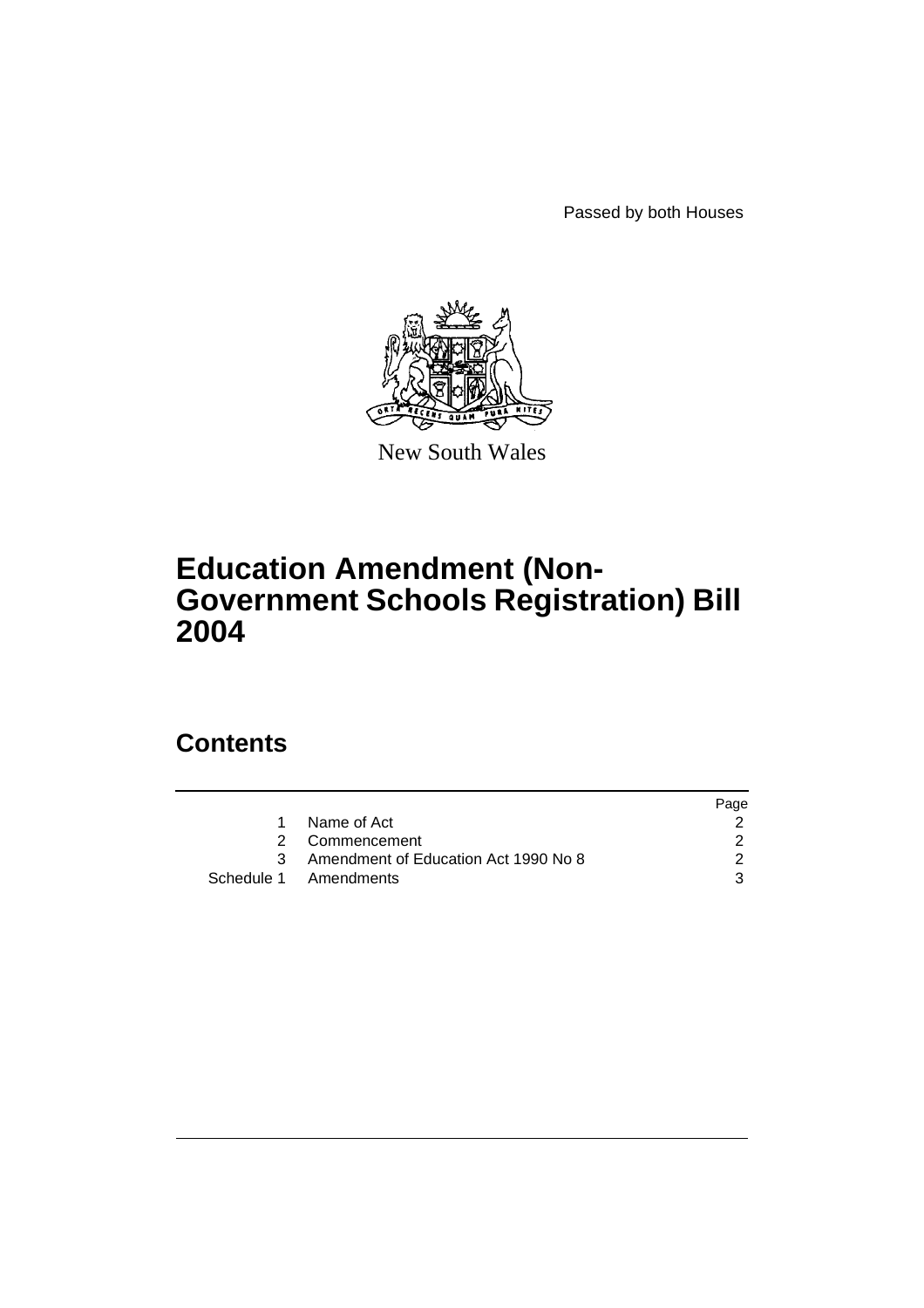*I certify that this PUBLIC BILL, which originated in the LEGISLATIVE ASSEMBLY, has finally passed the LEGISLATIVE COUNCIL and the LEGISLATIVE ASSEMBLY of NEW SOUTH WALES.*

> *Clerk of the Legislative Assembly. Legislative Assembly, Sydney, , 2004*



New South Wales

# **Education Amendment (Non-Government Schools Registration) Bill 2004**

Act No , 2004

An Act to amend the *Education Act 1990* with respect to the registration requirements for non-government schools; and for other purposes.

*I have examined this Bill, and find it to correspond in all respects with the Bill as finally passed by both Houses.*

*Chairman of Committees of the Legislative Assembly.*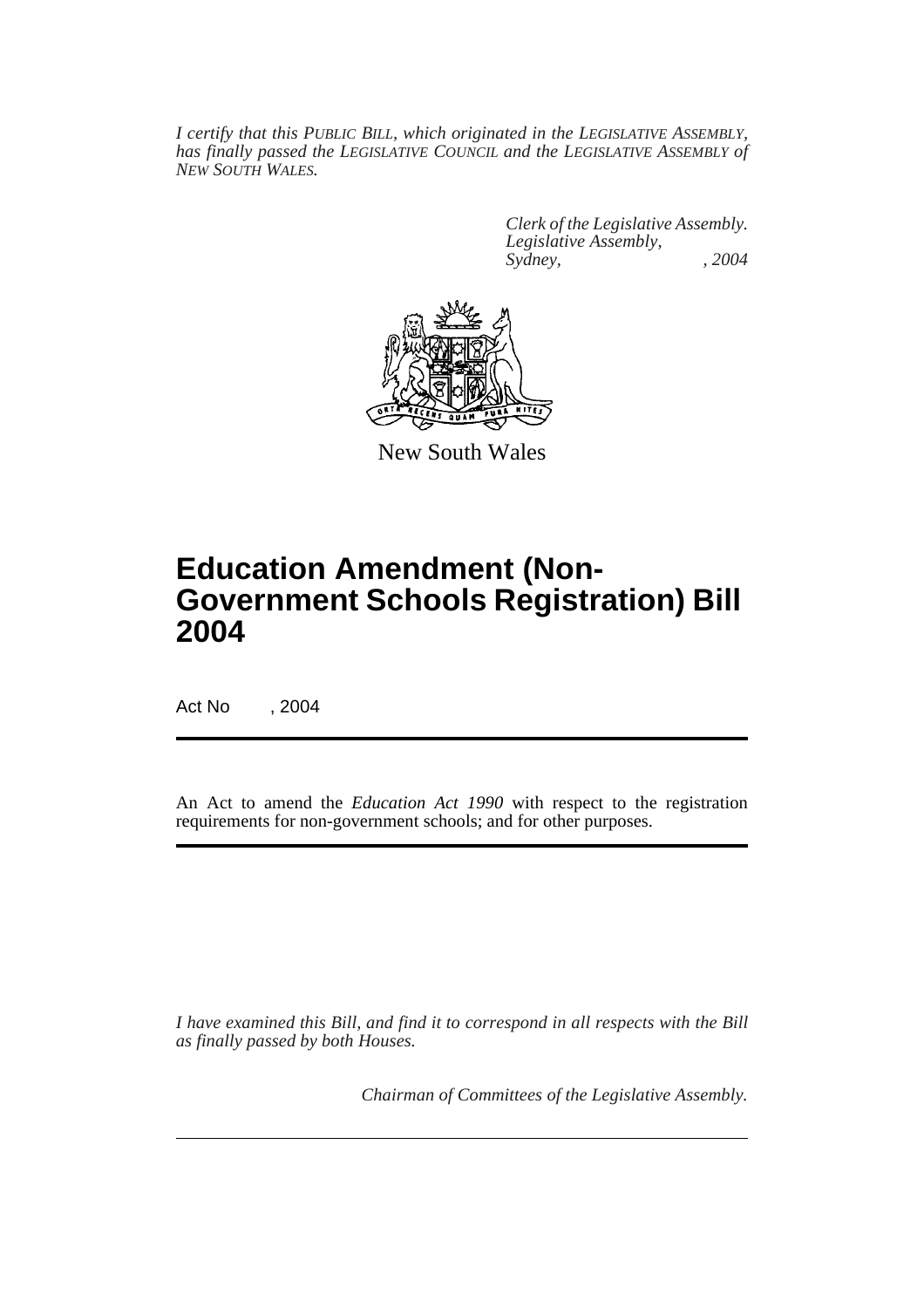# **The Legislature of New South Wales enacts:**

# **1 Name of Act**

This Act is the *Education Amendment (Non-Government Schools Registration) Act 2004*.

#### **2 Commencement**

This Act commences on a day or days to be appointed by proclamation.

# **3 Amendment of Education Act 1990 No 8**

The *Education Act 1990* is amended as set out in Schedule 1.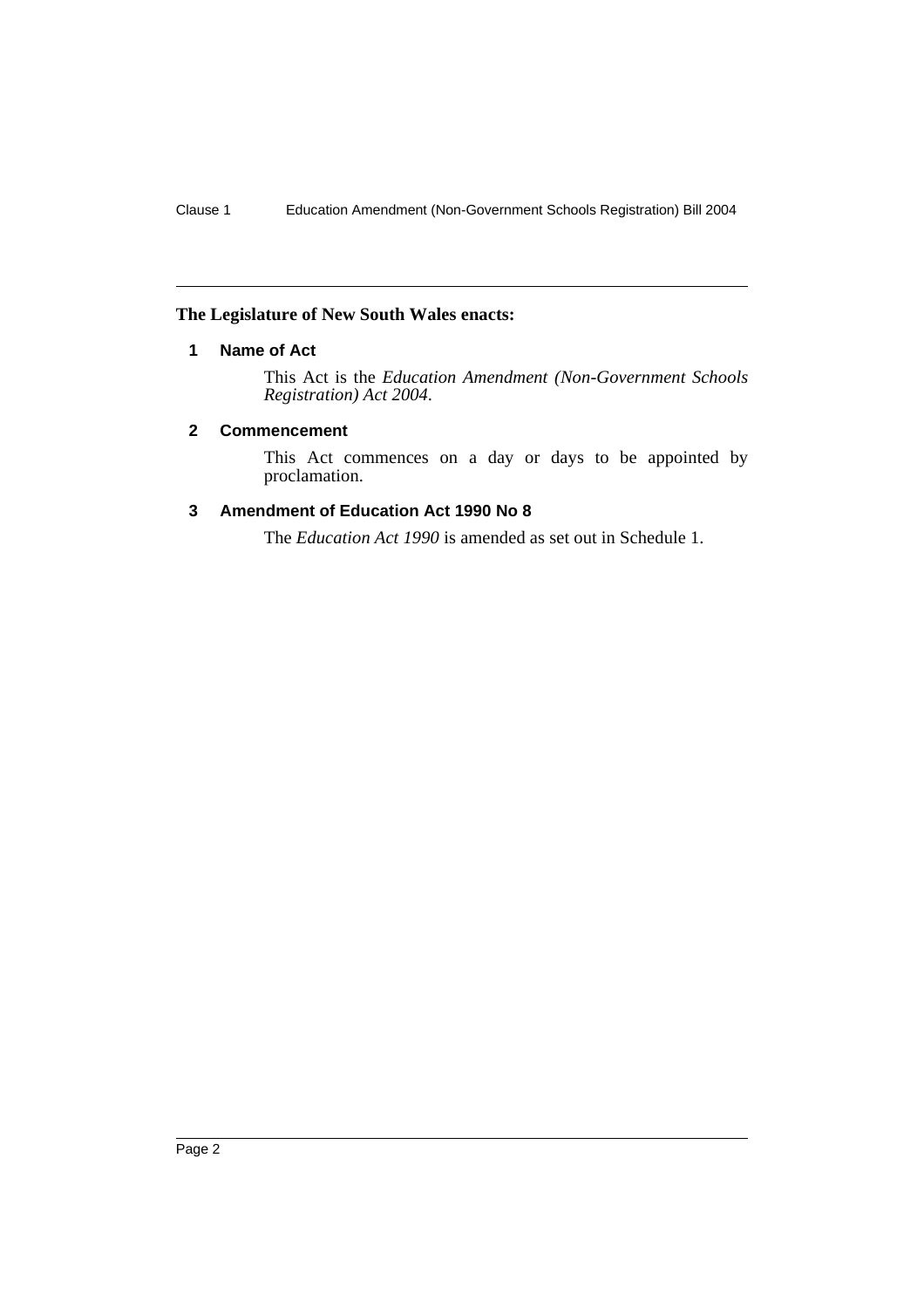Amendments **Amendments** Schedule 1

(Section 3)

# **Schedule 1 Amendments**

**[1] Section 3 Definitions**

Insert in alphabetical order in section 3 (1):

*distance education* means a form of education in which students and teachers are not regularly in the presence of each other but communicate with each other in writing, by print or by electronic or like means.

*responsible person* for a school means:

- (a) the proprietor of the school and, if the proprietor is a corporation, each director or person concerned in the management of the school, or
- (b) a member of the governing body of the school, or
- (c) the principal of the school.

## **[2] Section 3 (1), definition of "proprietor"**

Omit "person". Insert instead "legal entity".

#### **[3] Section 3 (3)**

Insert after section 3 (2):

(3) Notes included in this Act do not form part of this Act.

# **[4] Section 8 Minimum curriculum for primary education**

Omit "may (but need not) be taught in accordance with" from section  $8(1)(f)$ .

Insert instead "are to be based on, and taught in accordance with,".

# **[5] Section 8 (3) and (4)**

Insert after section 8 (2):

(3) If requested to do so by the proprietor of a non-government school (or, in the case of a school that is a member of a system of non-government schools, the approved authority for the system), the Board may approve such modifications to the syllabus referred to in subsection (1) (f) as it considers necessary to enable any part of a course of study in a key learning area that appears to the Board to be incompatible with the educational philosophy or religious outlook of the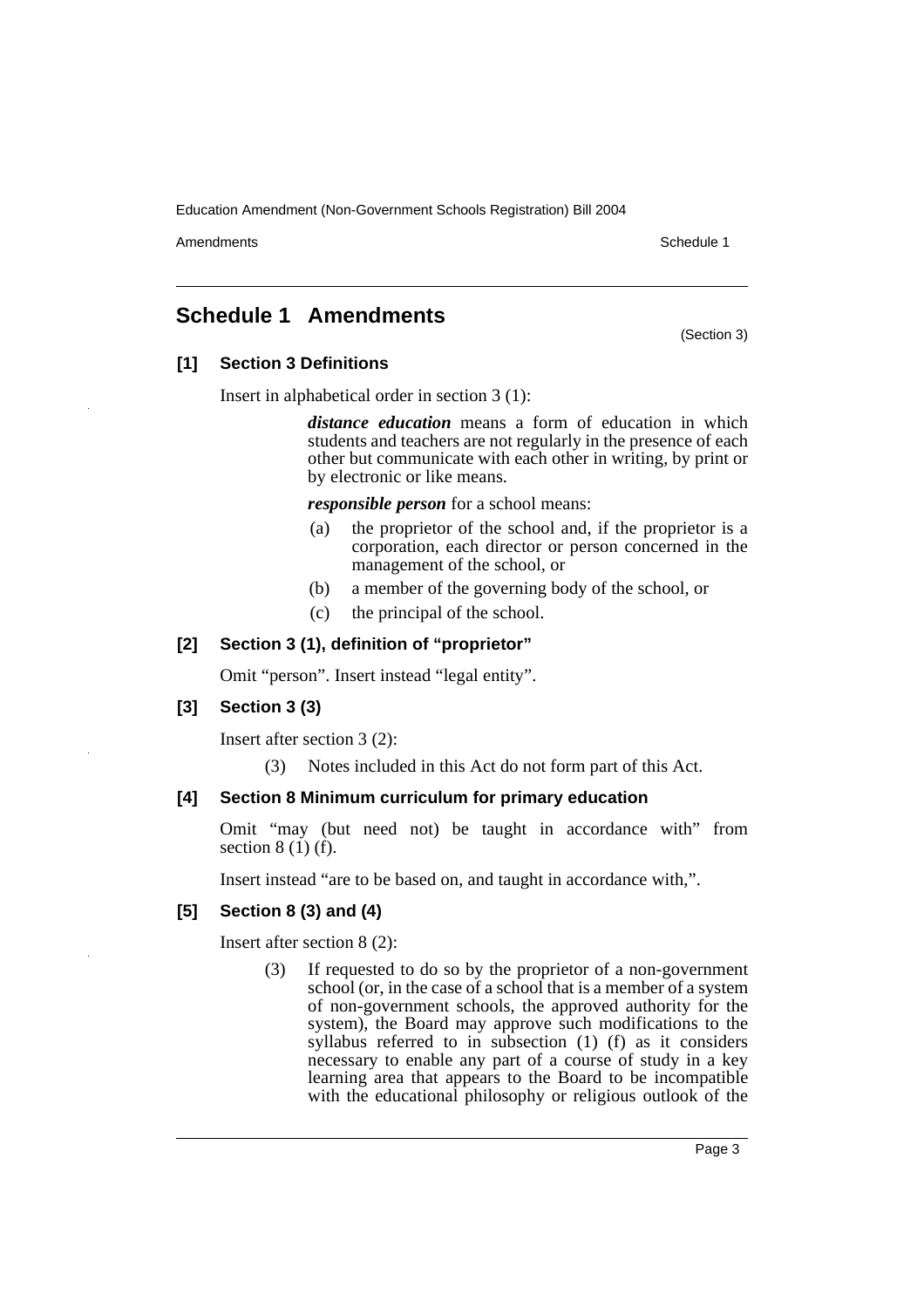Schedule 1 Amendments

school to be based on, and taught compatibly with, that educational philosophy or religious outlook. The part of the course of study at that school is to be based on and taught in accordance with the syllabus as modified.

(4) Any modification approved under subsection (3) must be consistent with the guidelines referred to in subsection (1) (e).

#### **[6] Section 10 Minimum curriculum for secondary education (Years 7 to 10)**

Omit "may (but need not) be taught in accordance with" from section  $10(1)$  (e).

Insert instead "are to be based on, and taught in accordance with,".

# **[7] Section 10 (3) and (4)**

Insert after section 10 (2):

- (3) If requested to do so by the proprietor of a non-government school (or, in the case of a school that is a member of a system of non-government schools, the approved authority for the system), the Board may approve such modifications to the syllabus referred to in subsection (1) (e) as it considers necessary to enable any part of a course of study in a key learning area that appears to the Board to be incompatible with the educational philosophy or religious outlook of the school to be based on, and taught compatibly with, that educational philosophy or religious outlook. The part of the course of study at that school is to be based on and taught in accordance with the syllabus as modified.
- (4) Any modification approved under subsection (3) must be consistent with the guidelines referred to in subsection (1) (d).

#### **[8] Section 44 Withdrawal of non-government school from system**

Insert after section 44 (3):

(3A) A school that is withdrawn from a system of non-government schools that proposes to apply for registration as an individual non-government school must make an application for renewal of registration within 1 month after ceasing to be a member of the system.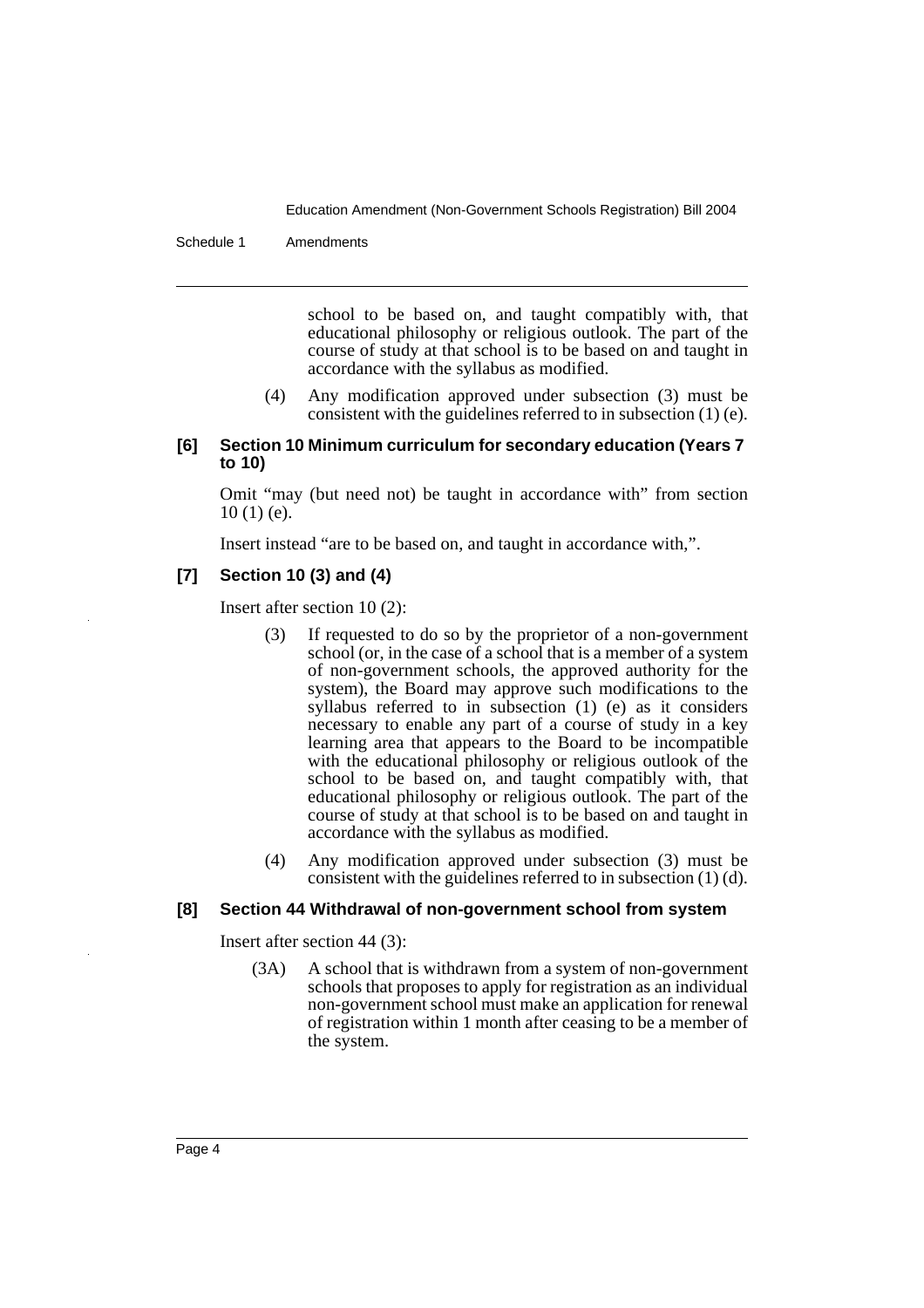Amendments **Amendments** Schedule 1

## **[9] Sections 47 and 47A**

Omit section 47. Insert instead:

#### **47 Registration requirements for non-government schools**

For the purposes of this Act, the requirements for the registration of a non-government school are as follows:

- (a) if the school is seeking to become registered as an individual school—the school's proposed proprietor must be a corporation or other form of legal entity approved by the Minister,
- (b) each responsible person for the school, and any other person or body having similar functions in relation to the school as those of such a responsible person, is of good character,
- (c) any refusal to register, or cancellation of registration, of the school or any other school under section 56 or 59 occurring during the period of 5 years immediately before the application for registration is made has not been largely attributable to the actions of a responsible person or proposed responsible person for the school, or any other person or body having similar functions in relation to the management or operation of the school to those of a responsible person,
- (d) teaching staff for the school:
	- (i) have attained the standard of professional teacher competence determined by the Minister, or
	- (ii) are working towards the standard of professional teacher competence determined by the Minister and are under the direct, on-site supervision of teaching staff who have attained the necessary standard of professional teacher competence,
- (e) educational facilities are adequate for the courses of study provided at the school,
- (f) school premises and buildings are satisfactory,
- (g) a safe and supportive environment is provided for students by means that include:
	- (i) school policies and procedures that make provision for the welfare of students, and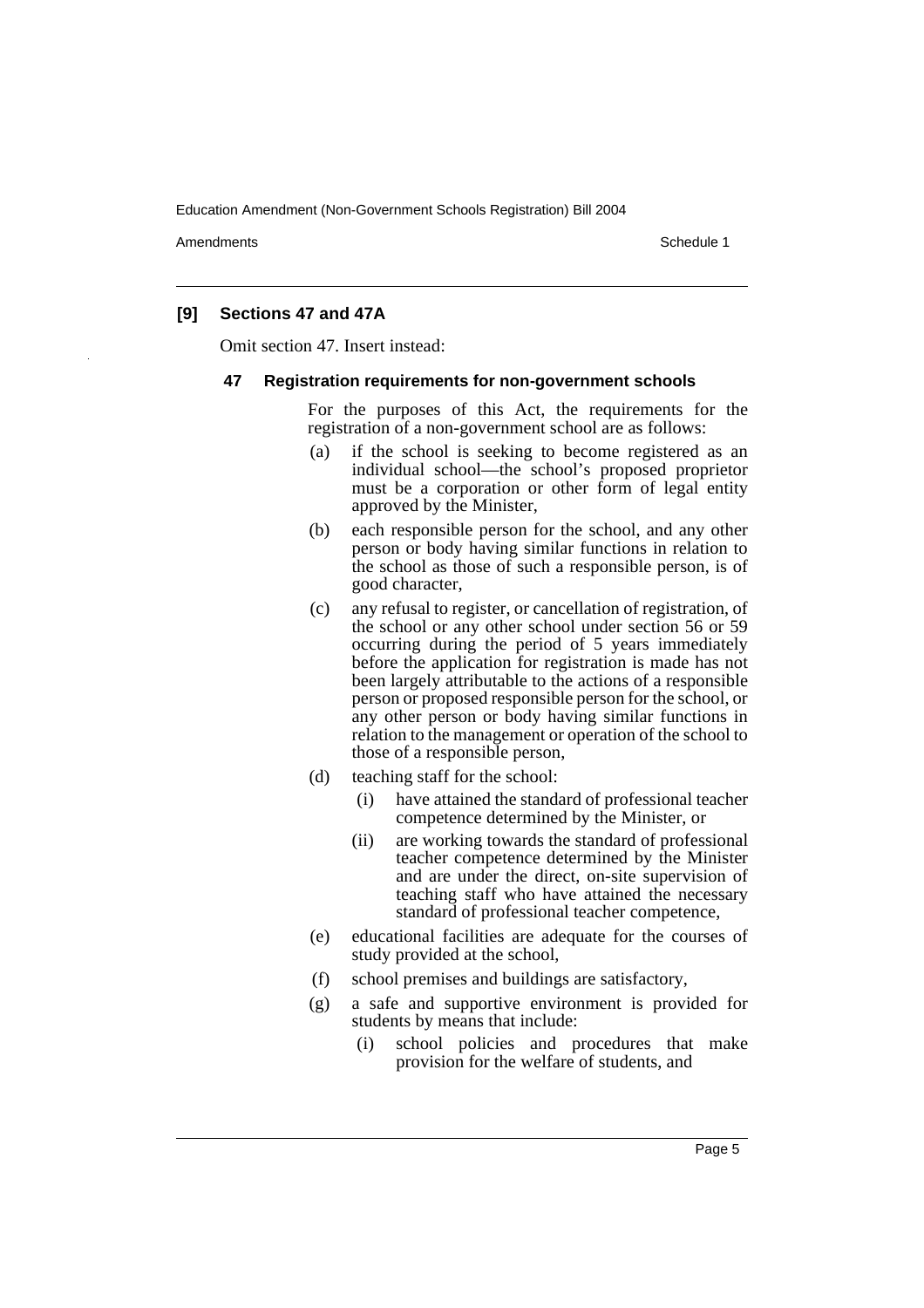Schedule 1 Amendments

- (ii) persons who are employed at the school being employed in accordance with the *Child Protection (Prohibited Employment) Act 1998*, and
- (iii) school policies and procedures that ensure compliance with relevant notification requirements imposed in relation to persons employed at the school by Part 3A of the *Ombudsman Act 1974* and Part 7 of the *Commission for Children and Young People Act 1998*,
- (h) school policies relating to discipline of students attending the school are based on principles of procedural fairness, and do not permit corporal punishment of students,
- (i) if the school provides boarding facilities, whether itself or by contractual arrangement—school policies and procedures that are satisfactory to ensure the safety and welfare of boarders,
- (j) compliance with the requirements set out in Part 3 relating to:
	- (i) in the case of a school providing primary education—the minimum curriculum for a school providing primary education, or
	- (ii) in the case of a school providing secondary education for children during Year 7 to Year 10—the minimum curriculum for a school providing any such secondary education, or
	- (iii) in the case of a school providing secondary education for children during Year 11 and Year 12—the curriculum for students who are candidates for the Higher School Certificate,
- (k) school policies and procedures are appropriate to ensure the personal and social development of students who are undertaking all or a significant part of their courses of study by means of distance education,
- (l) school policies and procedures ensure its participation in annual reporting (of a kind determined by the Minister following consultation with persons recognised by the Minister as having appropriate expertise in accountability matters):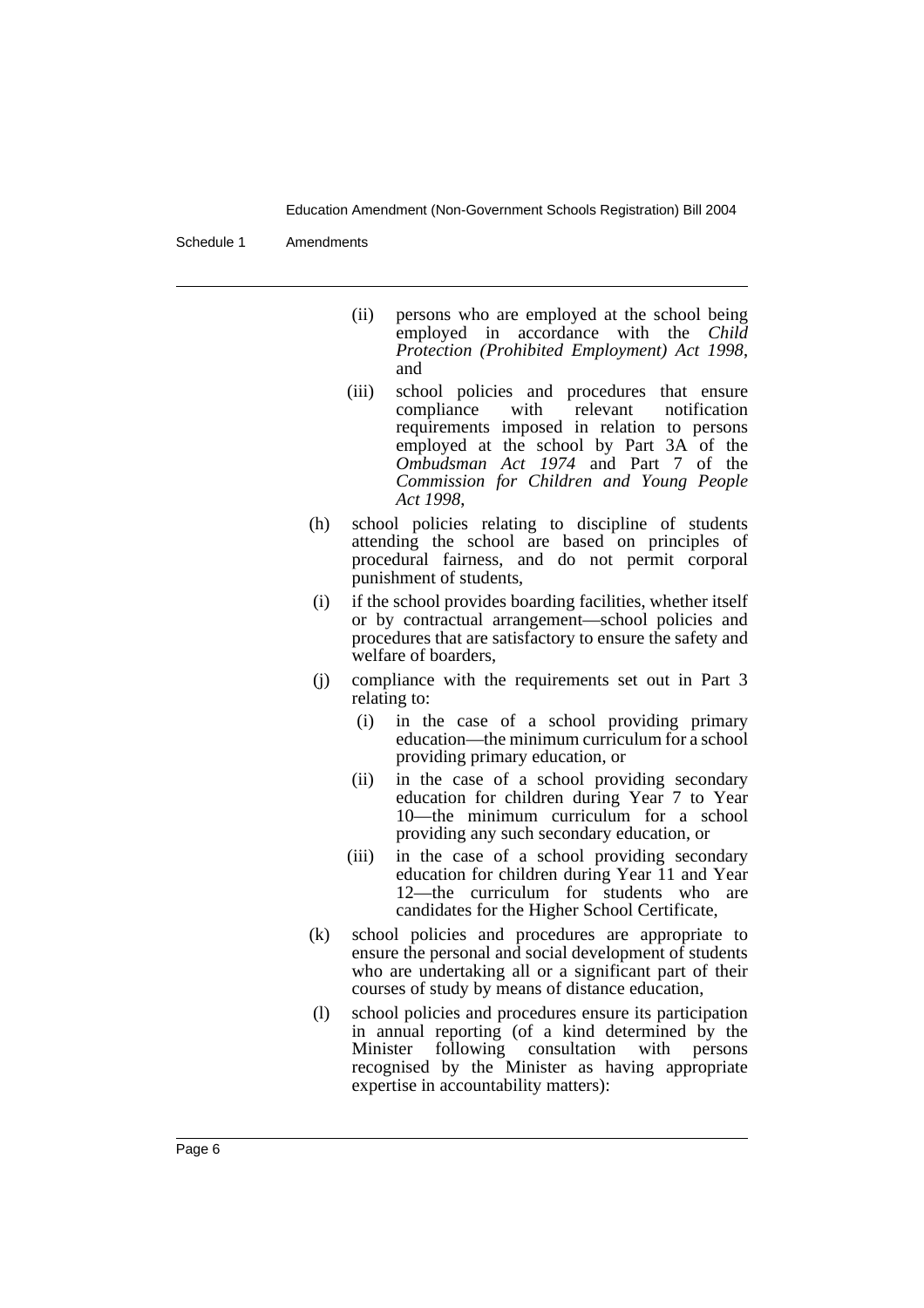Amendments **Amendments** Schedule 1

- (i) to publicly disclose the educational and financial performance measures and policies of the school, and
- (ii) to provide data to the Minister that is relevant to the Minister's annual report to Parliament on the effectiveness of schooling in the State.

**Note.** Section 131 enables the Board to make rules setting out guidelines to assist a non-government school to comply with the requirements for registration set out in section 47.

#### **47A Effect of section 47 on certain contracts**

The operation of section 47 is not to be regarded as giving rise to any implication that it is a term of any contract (whether or not written) between the proprietor of a registered nongovernment school and a parent of any child enrolled at the school that the school comply with the requirements imposed by or under this Act for registration of non-government schools or that failure to comply with any such requirement in itself gives rise to any civil cause of action.

**Note.** Non-government schools are given protection from civil liability in tort for breach of a statutory duty (including liability for damages sought in an action for breach of contract or any other action) under Part 5 of the Civil Liability Act 2002 by virtue of the Civil Liability Regulation 2003.

#### **[10] Section 49 Application for initial registration of a new nongovernment school or a school joining a system**

Insert after section 49 (2):

(2A) An application for registration of a new non-government school must be made not later than 31 March in the calendar year before the year the proposed proprietor or approved authority intends to commence operating the school.

#### **[11] Section 52 Initial registration provisional for a maximum period of 12 months**

Insert "is provisional and (subject to section 57A)" after "non-government school" in section 52 (1).

#### **[12] Section 52 (2)**

Omit "2 years". Insert instead "12 months".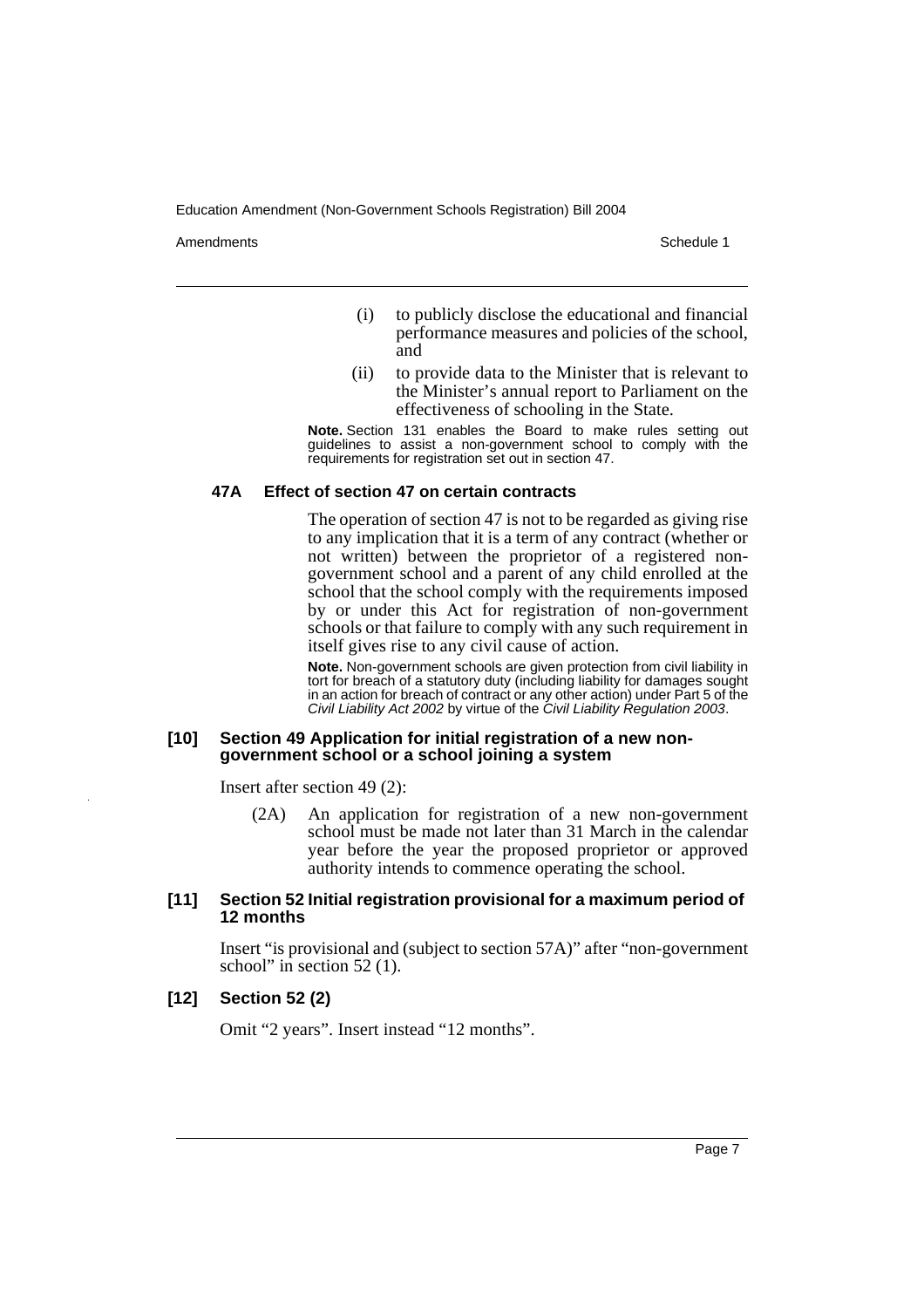Schedule 1 Amendments

# **[13] Section 52 (4)–(6)**

Insert after section 52 (3):

- (4) If, at any time before the expiration of the initial period of registration of a non-government school, the Board is not satisfied that the requirements for its registration are being complied with, it may give a written notice under subsection (5) to the proprietor or principal of the school or, in the case of a school that is a member of a system of non-government schools, the approved authority for the system.
- (5) The notice:
	- (a) is to state that the Board will recommend to the Minister that the period of initial registration be reduced under section 57A unless the matters specified in the notice have been addressed, and
	- (b) may specify the time within which such matters should be addressed.
- (6) A notice may be given under subsection (5) on more than one occasion.

#### **[14] Section 54A**

Insert after section 54:

#### **54A Renewal of registration**

- (1) The proprietor of a non-government school or, in the case of a school that is a member of a system of non-government schools, the approved authority for the system, may apply in writing to the Minister for the renewal of the registration of the school.
- (2) The application must be made at least 9 months before the school's existing registration is to expire, or a later date decided by the Board by written notice given to the proprietor or approved authority.
- (3) The application must include information demonstrating:
	- (a) whether or not the school continues to satisfy the requirements for registration under section 47, and
	- (b) whether or not since the school's registration was granted or last renewed, the school has complied with the terms of such registration.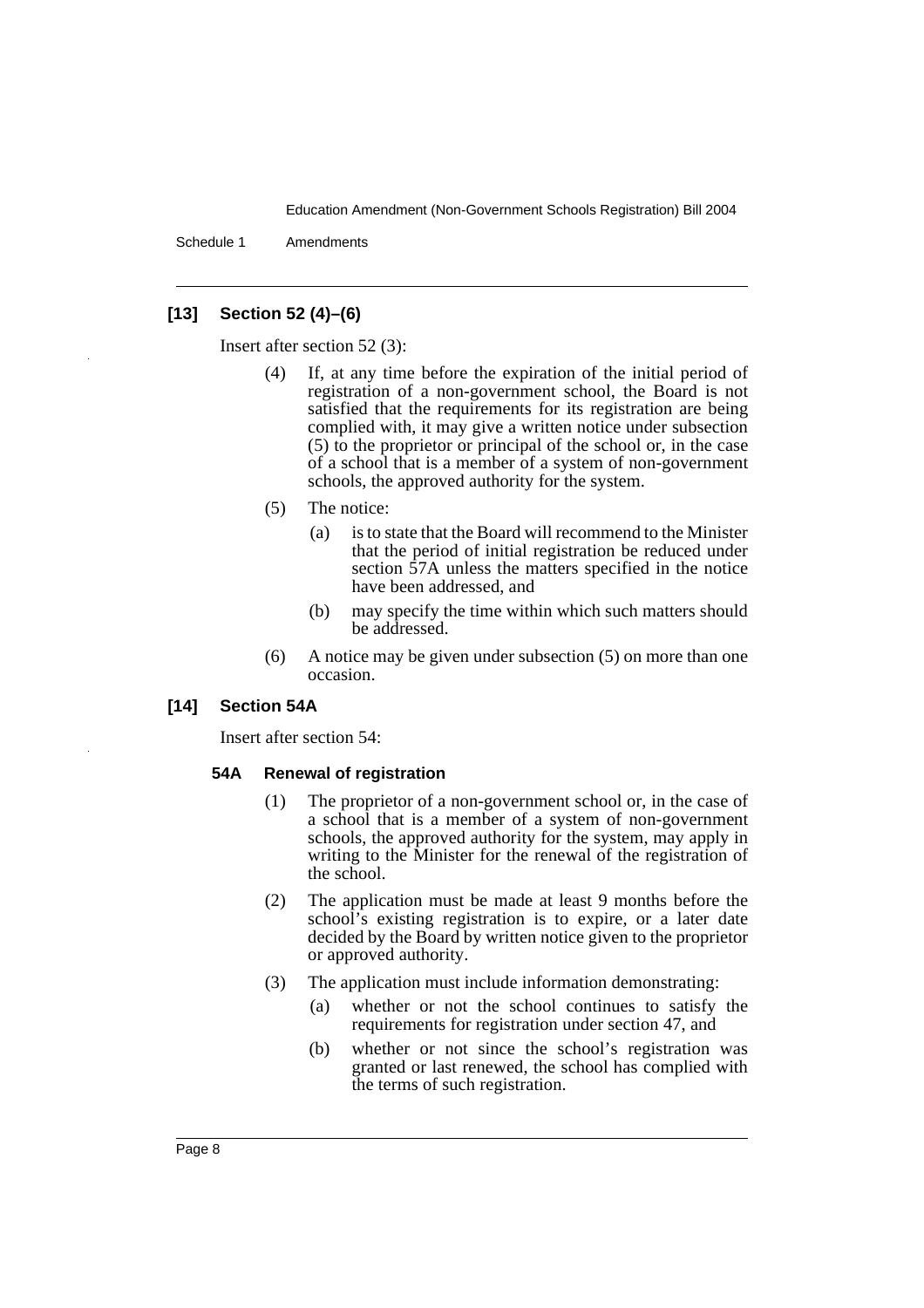Amendments **Amendments** Schedule 1

## **[15] Section 57 Duration of renewal of registration**

Insert "(subject to section 57A)" after "effect" in section 57 (1).

#### **[16] Section 57 (2)**

Omit "6 years". Insert instead "5 years".

## **[17] Section 57 (3) and (4)**

Insert after section 57 (2):

- (3) If, at any time before the expiration of the renewal of registration of a non-government school, the Board is not satisfied that the requirements for its registration are being complied with, it may give a written notice under subsection (4) to the proprietor or principal of the school or, in the case of a school that is a member of a system of non-government schools, the approved authority for the system.
- (4) The notice:
	- (a) is to state that the Board will recommend to the Minister that the period of renewal of registration be reduced under section 57A unless the matters specified in the notice have been addressed, and
	- (b) may specify the time within which such matters should be addressed.

# **[18] Section 57A**

Insert after section 57:

#### **57A Reduction of period of initial registration or renewal of registration**

- (1) The Minister may, on the recommendation of the Board, reduce the duration of the initial period of registration, or renewal of registration, of a non-government school by issuing a further certificate of registration for the school specifying that the period of registration has been reduced and that the registration is now to have effect on a provisional basis for the period specified in the further certificate.
- (2) The Minister may do so only if the Minister is not satisfied that the requirements for registration are being complied with at the non-government school.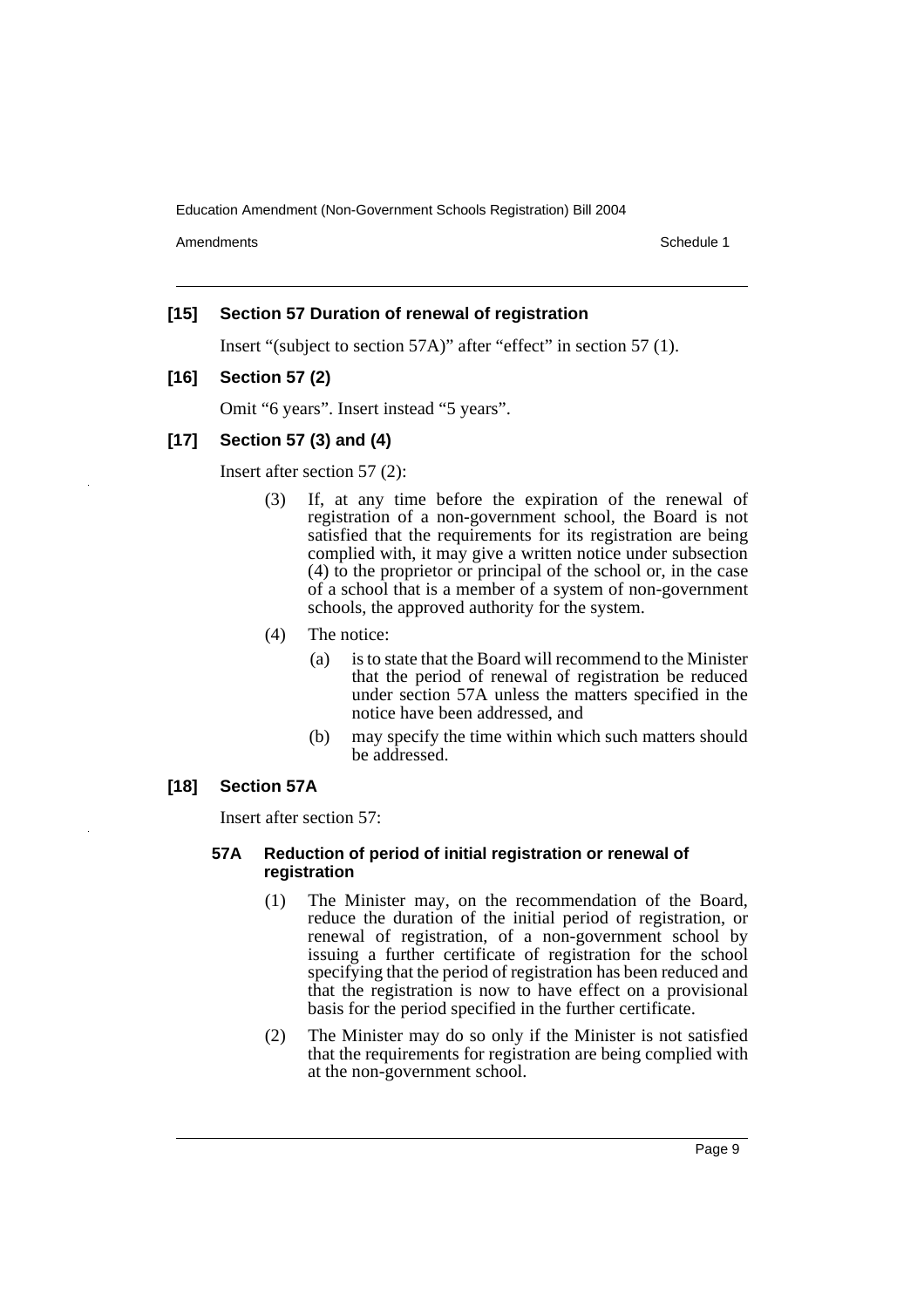Schedule 1 Amendments

- (3) The Minister may reduce the duration of the initial period of registration, or a renewal of registration, of a non-government school on more than one occasion.
- (4) A person who conducts a non-government school that has the duration of its initial period of registration, or renewal of registration, reduced under this section must, as soon as practicable, notify the parents of students at the school in writing that the period has been reduced and the consequences of the reduction.

Maximum penalty: 5 penalty units.

#### **[19] Section 60 Notice to be given of relocation of school**

Insert at the end of section 60 (4) (b):

, or

(c) the boarding facilities provided for students by the school.

#### **[20] Section 63A**

Insert after section 63:

#### **63A Board to be notified of certain matters**

- (1) A responsible person for a school, or any other person or body having similar functions in relation to the school to those of such a responsible person, who:
	- (a) is convicted of an offence punishable by imprisonment for 12 months or more, or
	- (b) becomes bankrupt, applies to take the benefit of any law for the relief of bankrupt or insolvent debtors, compounds with his or her creditors or makes an assignment of his or her remuneration for their benefit, or
	- (c) if the person is a corporation—is the subject of a winding up order or has had a controller or administrator appointed,

must notify at least one other responsible person or responsible person for the school, and the Board, of the circumstances of the conviction, bankruptcy, insolvency,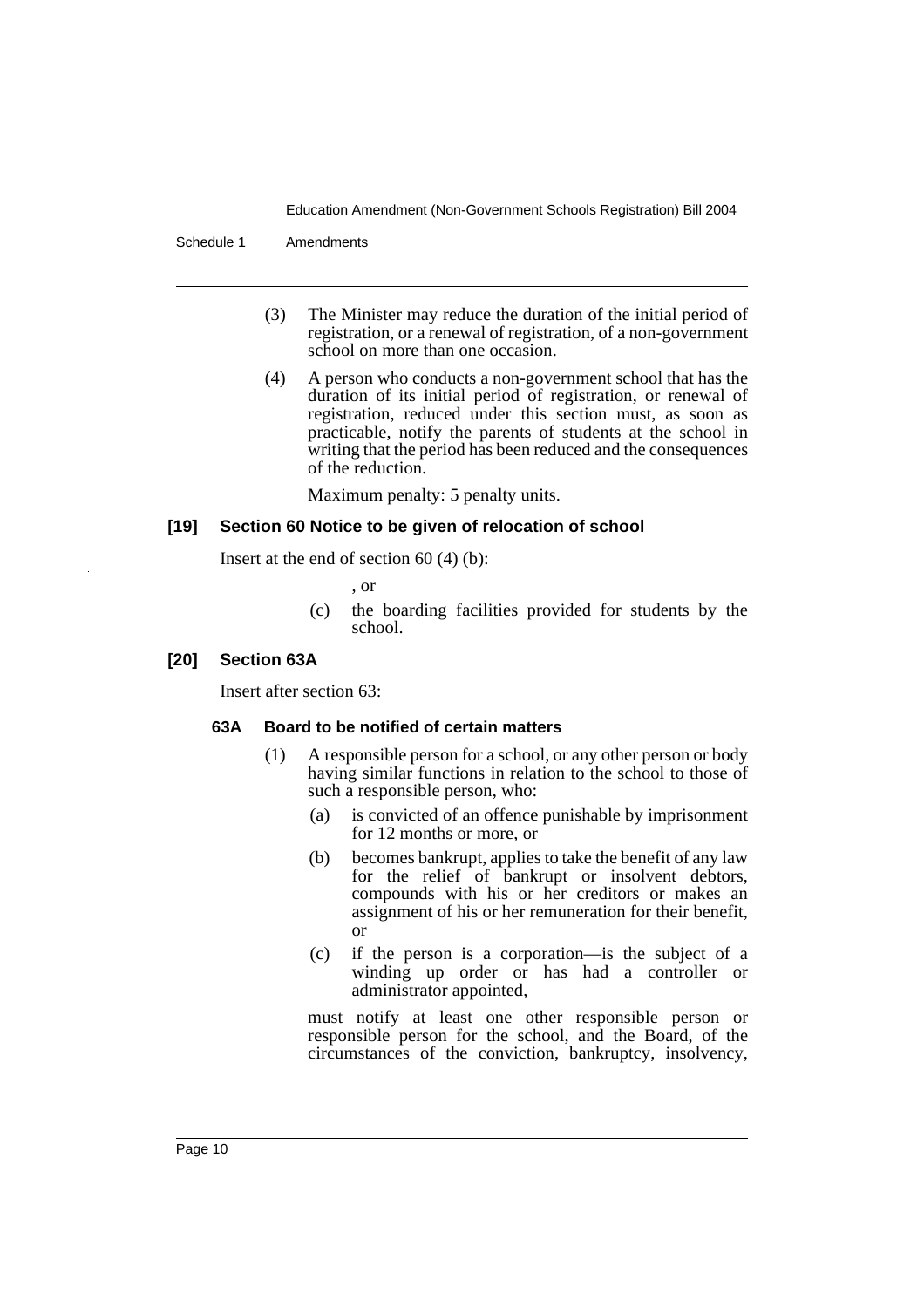Amendments **Amendments** Schedule 1

winding up order or appointment as soon as practicable after it occurs.

Maximum penalty: 5 penalty units.

- (2) If a responsible person for a school or other person or body having similar functions as a responsible person in relation to the school becomes a mentally incapacitated person, the following persons must cause notice of the incapacity to be given to the Board and at least one other responsible person for the school:
	- (a) in the case of a responsible person who is a mentally incapacitated person and becomes a patient at an institution because of that incapacity—the medical superintendent of the institution,
	- (b) in the case of a responsible person who is a mentally incapacitated person because of being a protected person under the *Protected Estates Act 1983*—the Protective Commissioner.

Maximum penalty: 5 penalty units.

- (3) Notice under subsection (2) must be given as soon as practicable after the responsible person or other person or body having similar functions to those of a responsible person is admitted to the institution or becomes a protected person.
- (4) For the purposes of this section, notice given to any person designated by the Board as a designated person for the purposes of this section in an official notice given to schools by the Board is taken to be notice given to the Board.

#### **[21] Section 65 Conducting unregistered schools**

Omit the penalty. Insert instead:

Maximum penalty: 5 penalty units and, in the case of a continuing offence, a further penalty not exceeding 5 penalty units for each day the offence continues.

### **[22] Section 78 Certificate of exemption**

Omit "6 years" from section 78 (3) (a). Insert instead "5 years".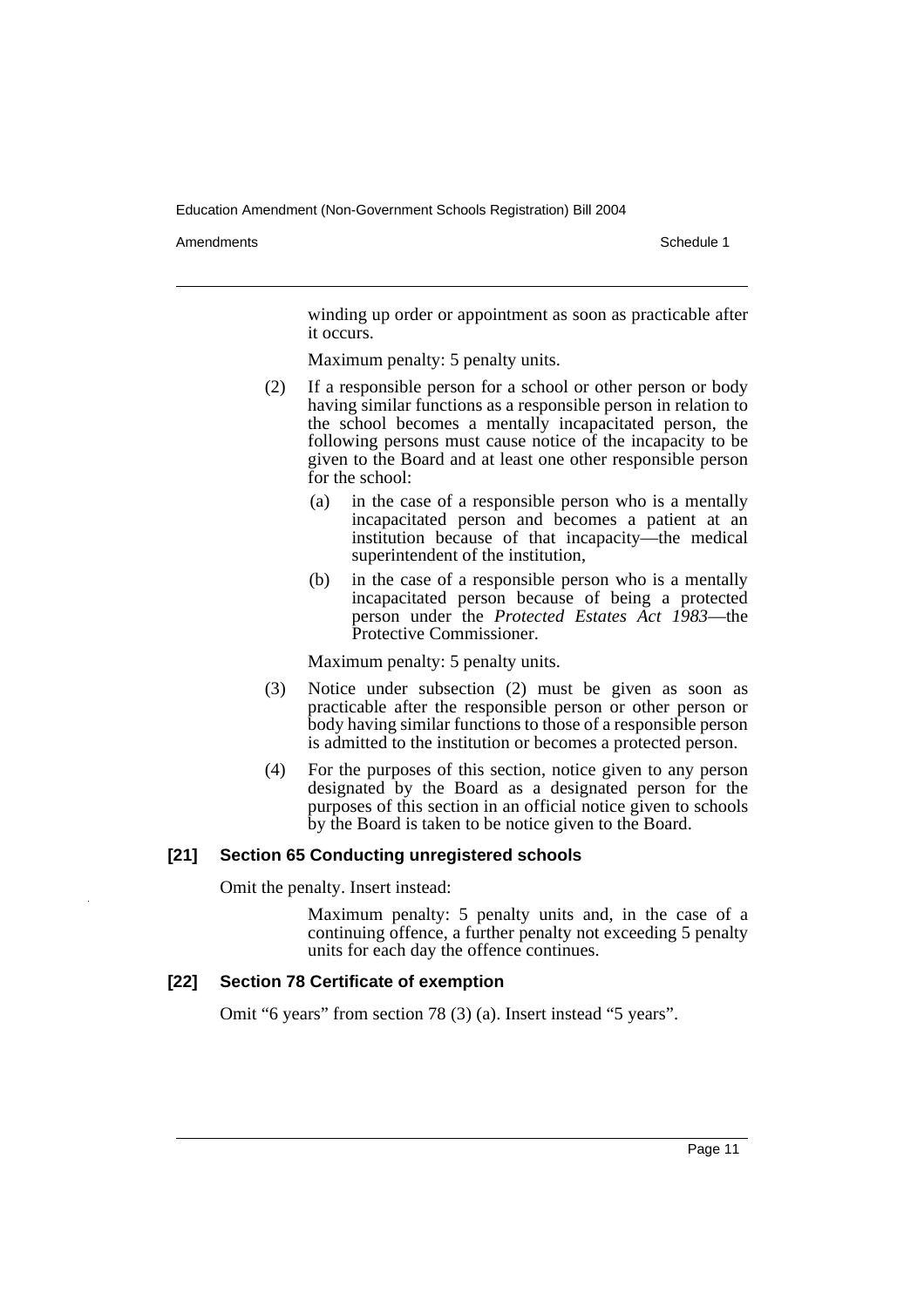Schedule 1 Amendments

#### **[23] Section 87 Duration of accreditation**

Omit "for such period (not exceeding 6 years)" from section 87 (1).

Insert instead "(subject to section 87A) for such period, not exceeding 5 years,".

#### **[24] Section 87A**

Insert after section 87:

#### **87A Reduction of period of accreditation**

- (1) If, at any time before the expiration of the accreditation of a non-government school, the Board is not satisfied that the requirements of this Act relating to the courses of study to be undertaken by its candidates for the certificate concerned are being complied with, it may give a written notice under subsection  $(2)$  to the proprietor or principal of the school or, in the case of a school that is a member of a system of nongovernment schools, the approved authority for the system.
- (2) The notice:
	- (a) is to state that the Board will reduce the period of accreditation of the school under subsection (3) unless the matters specified in the notice have been addressed, and
	- (b) may specify the time within which such matters should be addressed.
- (3) If a school that receives a notice under subsection (2) fails to address the matters specified in the notice to the satisfaction of the Board (within the time, if any, specified in the notice), the Board may reduce the duration of the accreditation of the school by issuing a further certificate of accreditation for the school specifying a reduced period of accreditation.
- (4) The Board may reduce the duration of the accreditation of a school on more than one occasion.
- (5) The proprietor or principal of a non-government school that has its period of accreditation reduced under this section or, in the case of a school that is a member of a system of nongovernment schools, the approved authority for the system must, as soon as practicable after the period is reduced, notify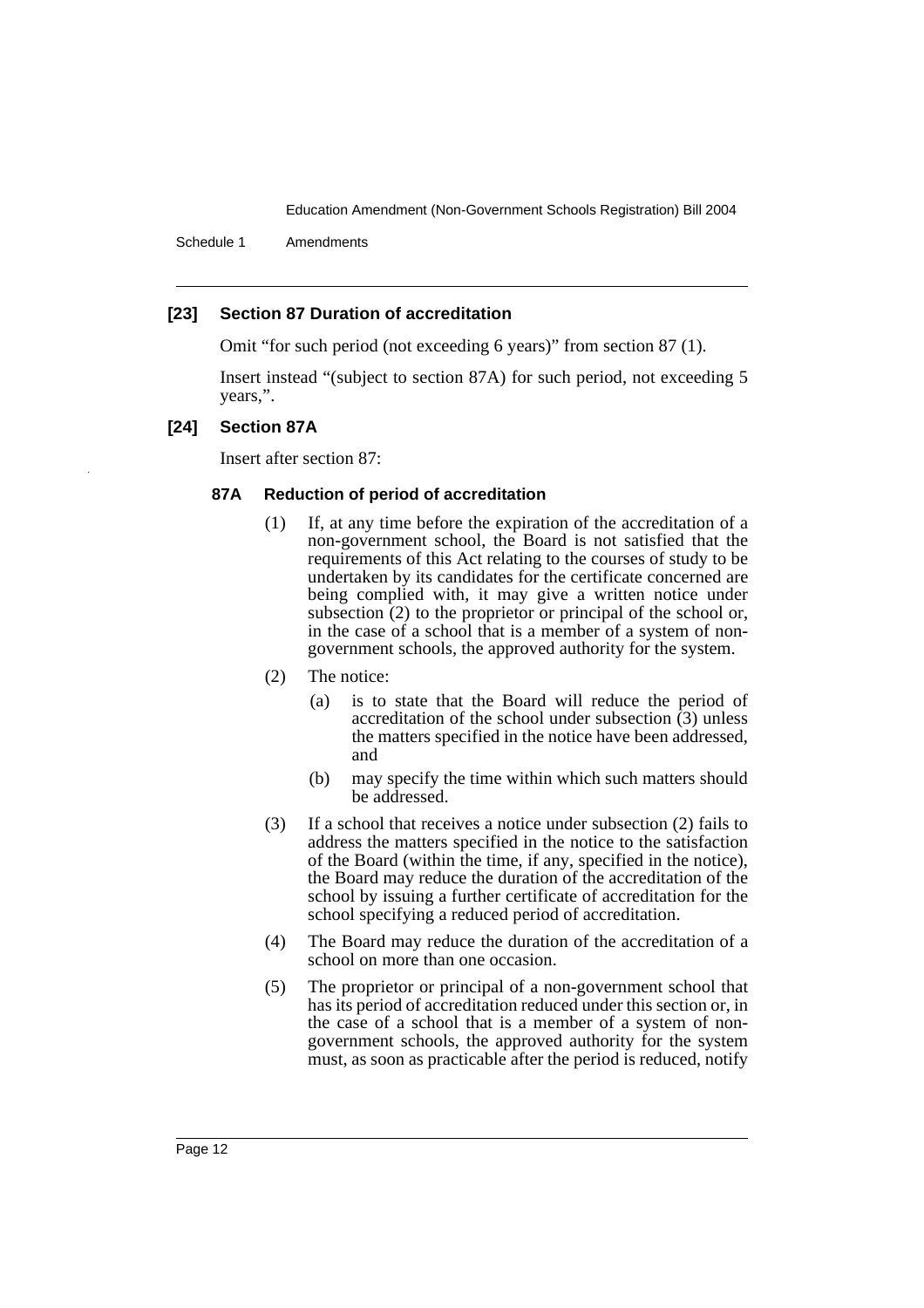Amendments **Amendments** Schedule 1

the parents of students at the school in writing that the period has been reduced and the consequences of the reduction.

Maximum penalty: 5 penalty units.

#### **[25] Section 93 Conducting school that is not accredited**

Insert "and of the consequences for candidates for that Certificate of the school not being accredited for that purpose" after "purpose" in section 93 (2).

#### **[26] Section 93**

Omit the penalty. Insert instead:

Maximum penalty: 5 penalty units and, in the case of a continuing offence, a further penalty not exceeding 5 penalty units for each day the offence continues.

# **[27] Section 124A**

Insert after section 124:

#### **124A Continuing offences**

- (1) A person who is guilty of an offence because the person contravenes a requirement by or under this Act or the regulations (whether the requirement is imposed by a notice or otherwise) to do or cease to do something (whether or not within a specified period or before a particular time):
	- (a) continues, until the requirement is complied with and despite the fact that any specified period has expired or time has passed, to be liable to comply with the requirement, and
	- (b) is guilty of an offence for each day the contravention continues.
- (2) This section does not apply to an offence if the relevant provision of this Act or the regulations does not provide for a penalty for a continuing offence.
- (3) This section does not apply to the extent that a requirement of a notice is revoked.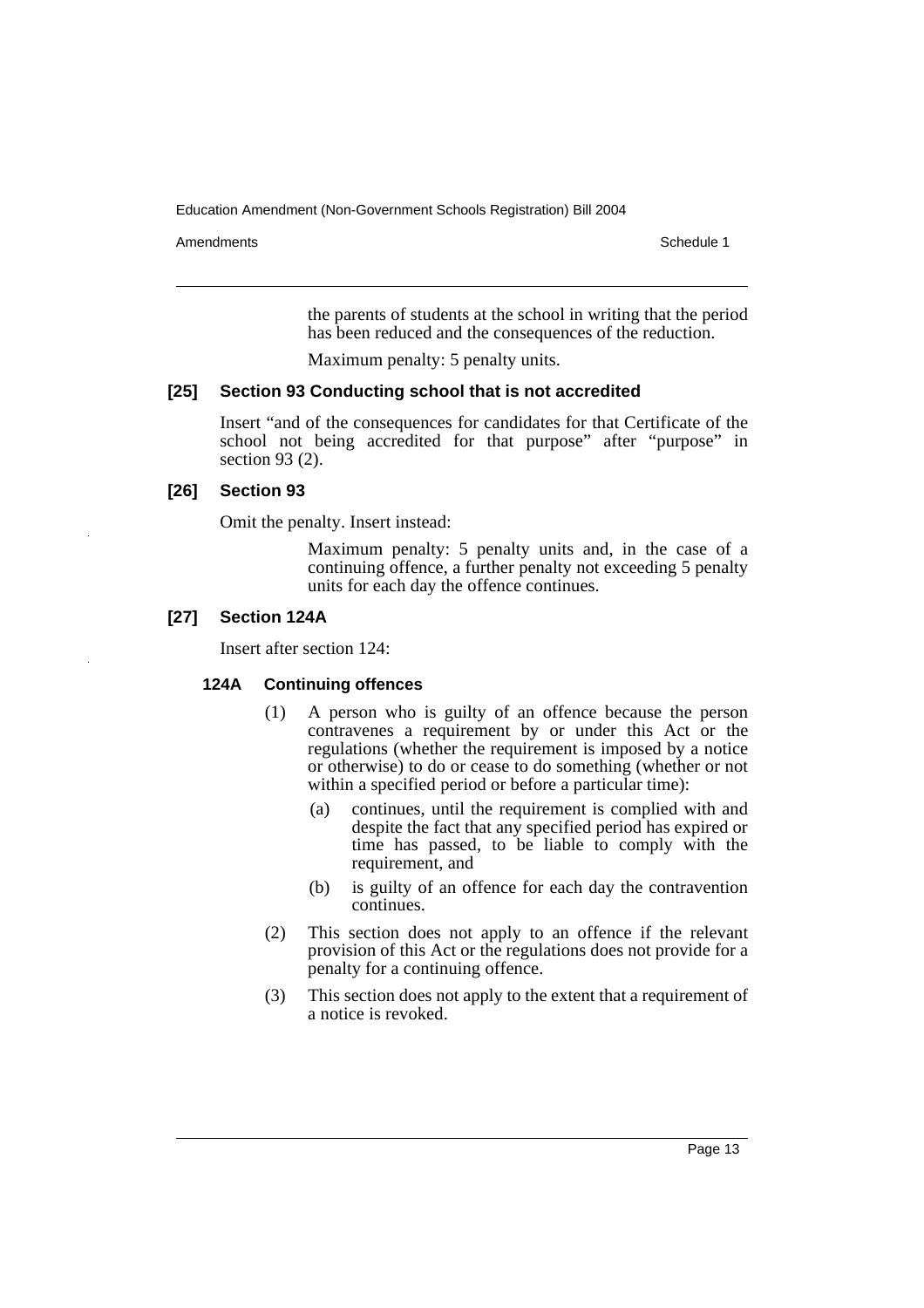Schedule 1 Amendments

#### **[28] Section 131 Rules of Board**

Insert after section 131 (1):

(1A) Without limiting subsection (1), the rules may set out guidelines with respect to the requirements for registration and accreditation set out in Parts 7 and 8.

#### **[29] Schedule 3 Savings, transitional and other provisions**

Insert at the end of clause 2 (1):

| Education              | Amendment | (Non-Government) | <i>Schools</i> |
|------------------------|-----------|------------------|----------------|
| Registration) Act 2004 |           |                  |                |

#### **[30] Schedule 3, Part 6**

Insert after Part 5:

# **Part 6 Provisions consequent on enactment of Education Amendment (Non-Government Schools Registration) Act 2004**

#### **12 Registration of non-government schools**

Sections 8, 10 and 47, as in force immediately before the commencement of Schedule 1 [4], [5], [6], [7] and [9] to the *Education Amendment (Non-Government Schools Registration) Act 2004*, continue to apply to and in respect of a non-government school that was a registered nongovernment school at that commencement for a period of 1 year after the commencement, or for the balance of its current registration (whichever is the shorter).